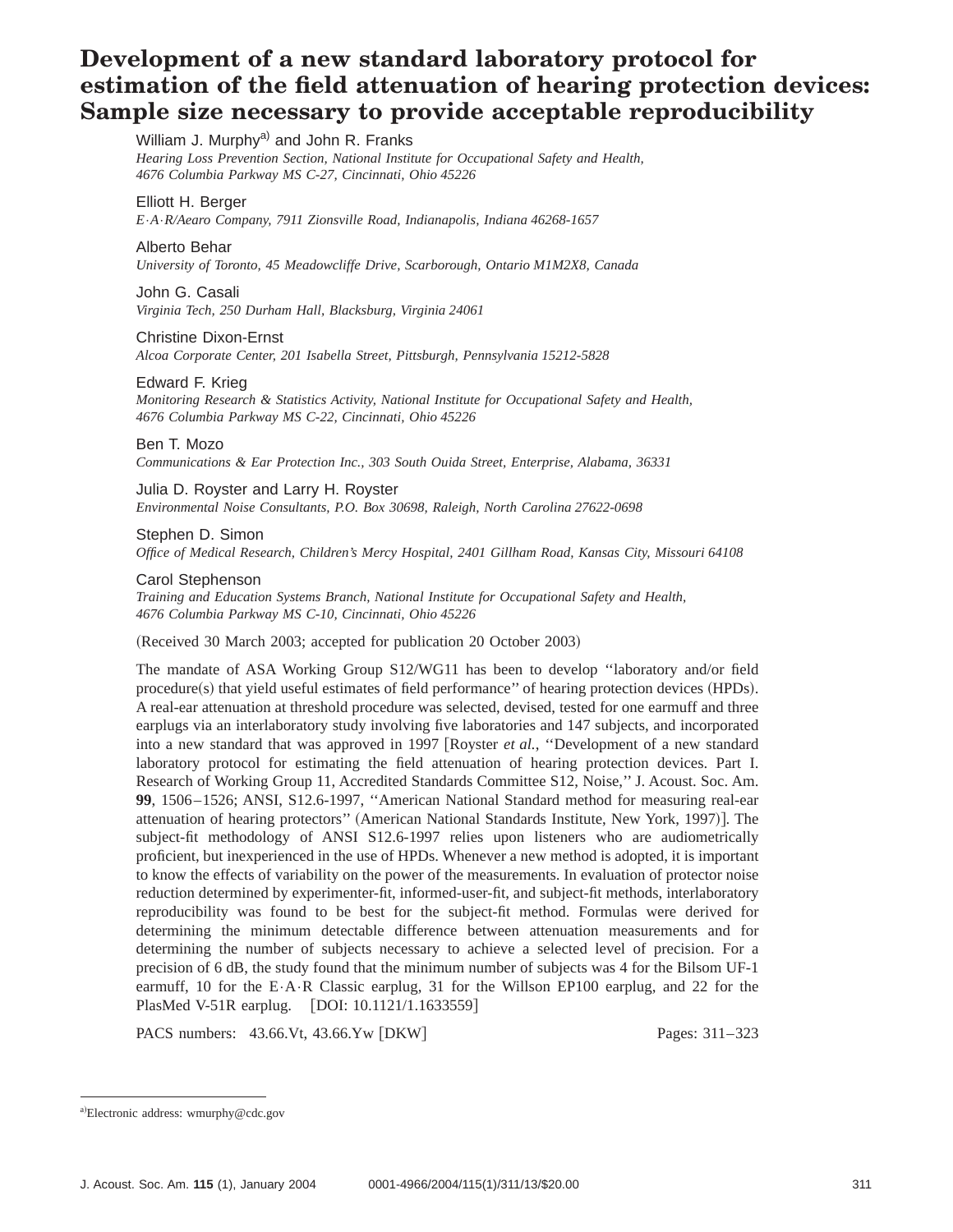#### **I. INTRODUCTION**

Royster *et al.* (1996) examined the differences between subject-fit (SF) and informed-user-fit (IUF) hearing protector testing methods. Berger *et al.* (1998) addressed the relationship between the noise reduction measured in the laboratory and the noise reduction measured in occupational settings. The relationship of the variability of real-ear attenuation at threshold (REAT) measurements as a factor controlling sample sizes necessary for adequate statistical power remains an unresolved issue. In this paper, the statistical models for estimating the within-subject repeatability and betweensubject and between-laboratory reproducibility are developed and applied to the estimation of the minimum detectable difference and sample-size estimates for REAT measurements.

Hearing protector testing as prescribed by several national and international standards consists of measuring occluded and unoccluded pairs of thresholds in a diffuse sound field with at least ten subjects. The attenuations are measured for at least seven third-octave noise bands  $(125, 250, 500,$  $1000$ ,  $2000$ ,  $4000$ , and  $8000$  Hz) as the numerical difference in decibels between occluded and unoccluded threshold pairs calculated for every subject's trial. The difference between the methods studied in this paper deals with the manner in which the subjects and experimenters participated in the fitting of the hearing protection device (HPD).

Royster *et al.* (1996) reported tests on subjects with both SF and IUF methods according to the instructions upon which Method B of ANSI S12.6-1997 (ANSI, 1997) was based. In the SF method, the subjects were provided with only the manufacturer's instructions for wearing the HPD; no experimenter involvement was permitted. They were instructed to fit the device as best they could and then threshold pairs were measured. The IUF method was equivalent to the experimenter-assisted fit in ANSI S12.6-1997 (ANSI, 1997) now commonly referred to as Method A. In this method, the subjects were given the device and the manufacturer's instructions and instructed to fit the HPD. While the subject fitted the device in the presence of fitting noise, the experimenter was permitted to coach the subject to obtain a better fit. As with the SF method, threshold pairs were collected from the subjects. Detailed descriptions of the data collection and subject instructions were given in Royster *et al.* (1996).

An additional study was conducted following the study reported by Royster *et al.* (1996). Subjects were tested at NIOSH (1995) and Virginia Tech University using the subject-fit and the experimenter-fit (EF) methods. The ANSI  $S3.19-1974$  (ANSI, 1974) EF method protocol was used and was equivalent to the test methods presently used by HPD manufacturers to produce data from which noise reduction ratings (NRRs) can be determined. In the EF method, the experimenter fitted the HPD and instructed the subject not to adjust the device during the occluded-threshold tests. From hereon, the testing reported by Royster *et al.* will be referred to as the four-lab study  $(E \cdot A \cdot RCAL$  Laboratory, NIOSH Hearing Protector Laboratory, US Army Aeromedical Research Laboratory, Wright Patterson Armstrong Laboratories), while the additional testing performed by NIOSH and Virginia Tech will be referred to as the two-lab study. The results of both studies are reported here.

This paper examines the REAT distributions as a function of protector, fitting procedure, and test frequency. The REATs were analyzed with a multi-level analysis of variance that determined the standard deviations for within-subject repeatability, between-subject reproducibility, and betweenlaboratory reproducibility. Lastly, the minimum detectable differences at each frequency were determined for each device and fitting procedure. The minimum detectable differences were used to estimate sample sizes necessary to achieve a given desired resolution between measurements.

### **II. METHODS**

#### **A. Data sources**

For both the four- and two-lab studies, pairs of occluded and unoccluded thresholds were collected using one-thirdoctave band noise stimuli centered at 125, 250, 500, 1000, 2000, 4000, and 8000 Hz. The hearing protectors tested, the test methods, and studies providing the data reported here are summarized in Table I.

#### **1. Four-lab study**

The HPDs that were selected for the four-lab study are described in Sec. II C and Fig. 1 of Royster *et al.* (1996). They included the  $E \cdot A \cdot R^{\circledast}$  Classic<sup>®</sup> foam earplug, the PlasMed, Inc. V-51R premolded earplug (five sizes), the Willson Safety Products EP100 premolded earplug (two sizes), and the Bilsom UF-1 earmuff. The devices were selected based upon availability of published real-world data, market-place popularity at the commencement of the studies, and diversity of protector types. The Working Group had selected more earplugs than earmuffs because it determined that earplugs provided a greater real-world estimation problem than did earmuffs (Casali and Park, 1991).

Subjects for the four- and two-lab experiments were selected from volunteers with pure-tone air-conducted hearing thresholds less than  $25$  dB HL  $re$  ANSI S3.6-1999 (ANSI, 1999) at each test frequency and normal tympanometry. Af-

TABLE I. Hearing protection devices, numbers of subjects, and methods of fit used in the four- and two-lab studies.

|                                                                                                              | Methods                                                                                                                                              |                                                                    |  |  |  |  |  |
|--------------------------------------------------------------------------------------------------------------|------------------------------------------------------------------------------------------------------------------------------------------------------|--------------------------------------------------------------------|--|--|--|--|--|
| Devices                                                                                                      | Four-lab study                                                                                                                                       | Two-lab study                                                      |  |  |  |  |  |
|                                                                                                              | $E \cdot A \cdot RCAL$ (26 subjects)<br>USAARL (24 subjects)                                                                                         | NIOSH (25 subjects)<br>Virginia Tech<br>$(26$ subjects)            |  |  |  |  |  |
|                                                                                                              | NIOSH (24 subjects)<br>WPAFB (24 subjects)<br>(Royster <i>et al.</i> , 1996)                                                                         | (Franks <i>et al.</i> , 2000)                                      |  |  |  |  |  |
| Bilsom UF-1 earmuff<br>Willson EP100 earplug<br>$E \cdot A \cdot R$ Classic earplug<br>PlasMed V-51R earplug | SF <sup>a</sup> II IF <sup>b</sup><br>SF <sup>a</sup> II IF <sup>b</sup><br>SF <sup>a</sup> II IF <sup>b</sup><br>SF <sup>a</sup> II IF <sup>b</sup> | SF <sup>a</sup> EF <sup>c</sup><br>SF <sup>a</sup> EF <sup>c</sup> |  |  |  |  |  |

<sup>a</sup>SF: Subject fit as defined in ANSI S12.6-1997, Method B (ANSI, 1997). <sup>b</sup>IUF: Informed-user fit equivalent to experimenter assisted fit as defined in ANSI S12.6-1997, Method A, (ANSI, 1997).

<sup>c</sup>EF: Experimenter fit as defined in ANSI S3.19-1974 (ANSI, 1974).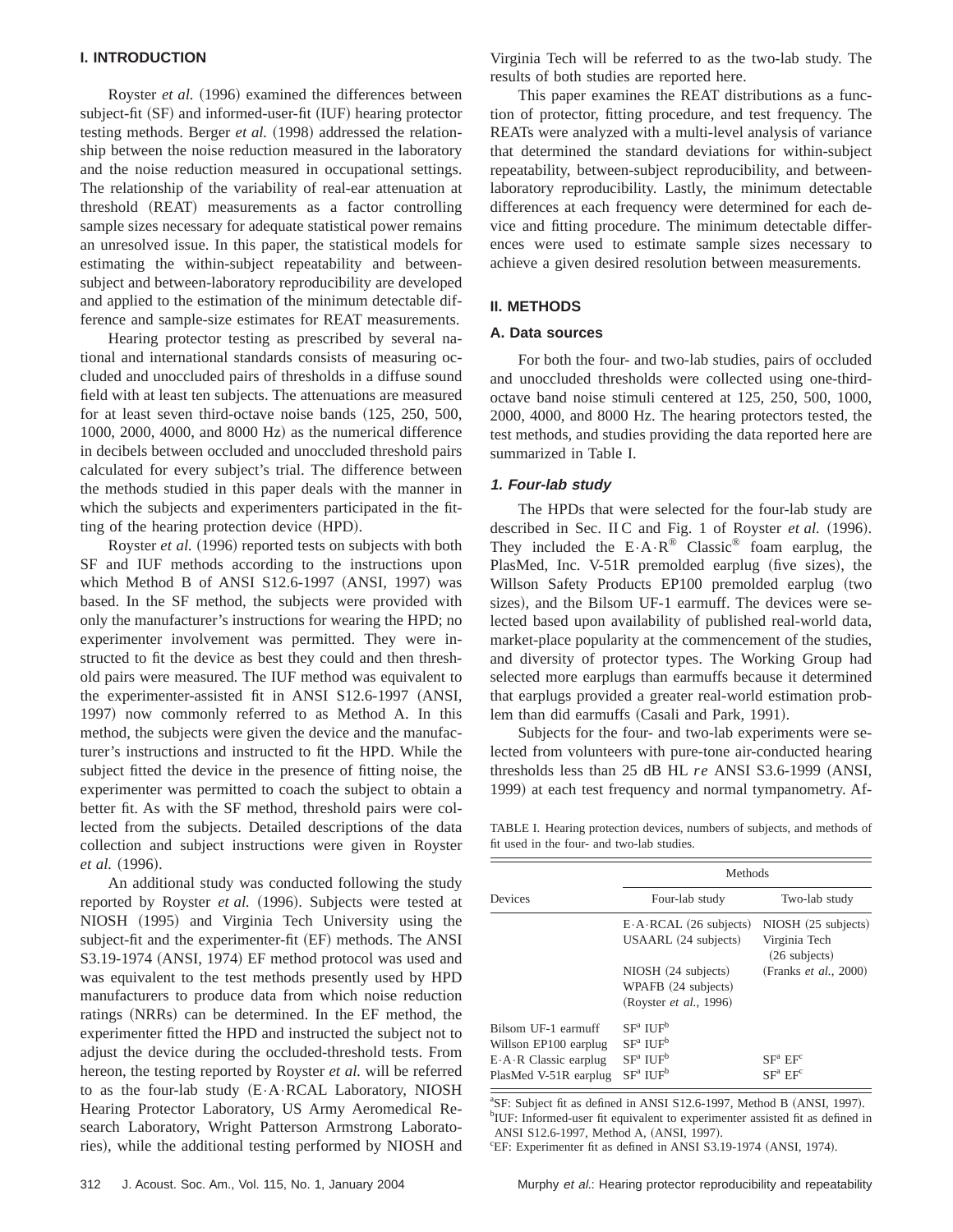ter an initial session for hearing screening and audiometric training, each subject made eight visits to the lab. In each visit, two different HPDs were tested in separate sessions; each included two trials pairing sets of unoccluded and occluded sound-field thresholds. In total, four unoccluded and occluded paired thresholds were measured for each device, subject, and fitting method. Subjects received a brief rest break between the two sessions of a visit. Visits were separated by a minimum of 6 h, and all eight visits were required to take place within 21 days. Each laboratory recruited 24 subjects who were naive in the use and fitting of hearing protectors. The subject population was gender-balanced and the order of device testing was randomized to minimize learning effects that might occur. REAT means and standard deviations for the four-lab study were reported in Table II of Royster *et al.* (1996). The instructions regarding fitting and size selection are given in detail by Royster *et al.* (1996). For the sized earplugs, subjects were allowed to select the size that best fit their ear canals. The experimenter provided no assistance during the subject-fit portion of the testing and provided limited coaching during the informed-user fit testing.

# **2. Two-lab study**

The two-lab study tested the V-51R and the  $E \cdot A \cdot R$  Plug using SF and EF methods. The NIOSH and Virginia Tech laboratories tested REAT for 25 and 26 subjects, respectively, first with the SF method and then with the EF method. The test methods and data have been reported in detail elsewhere (Franks *et al.*, 2000). After an initial session for hearing screening and audiometric training, each subject visited the lab on separate days for SF and EF testing. In each visit, three pairs of unoccluded and occluded sound-field thresholds were collected for two different HPDs in separate sessions. Subjects were permitted a brief rest break as needed between paired trials during a visit. These data were collected in order to obtain a direct comparison of the REATs measured from the two methods on the same subjects, rather than relying solely on the SF data from the four-lab study and upon the manufacturer's report of EF data.

#### **B. Data analyses**

The analyses of the data were conducted in three phases. First, the distributions of the REAT histograms for each fitting method, device, and test frequency were tested for normality and modality. Second, the REAT distributions were analyzed with a multi-level analysis of variance (ANOVA) with trials nested within subjects and subjects within laboratories. Third, the number of subjects necessary to achieve a given resolution in the REAT data were calculated for a confidence level  $1-\alpha=0.84$  and a power of  $\beta=0.80$ . The confidence level represents one standard deviation away from the mean. The confidence level is one minus the probability of committing a type I error, incorrectly identifying an effect. The power is one minus the probability of committing a type II error, failure to identify a real effect.

The statistical design accounts for three sources of variation: trial-to-trial ( $\sigma_{\text{trial}}$ ), subject-to-subject ( $\sigma_{\text{subject}}$ ), and laboratory-to-laboratory ( $\sigma_{\text{laboratory}}$ ). From these sources, estimates for the within-subject repeatability, between-subject reproducibility, and interlaboratory reproducibility were calculated. The data from each fitting method  $(EF, IUF, and SF)$ were analyzed separately. The EF data represent the two-lab study; the IUF data represent the four-lab study and the SF data represent the pooled results from four- and two-lab studies. Learning effects due to repeated tests with the same protector (within-subject repeatability), subject effects for a given hearing protector (between-subject repeatability), or laboratory effects (between subject/between laboratory repeatability) were assessed by analysis of variance. The geographical separation of laboratories prevented using the same test subjects for directly assessing interlaboratory effects.

## **III. RESULTS**

#### **A. Distribution of REATs**

The data for each HPD were pooled across the labs and examined by frequency and fitting method. The REAT means and standard deviations from the four-lab study have been reported for the SF and IUF methods for all four devices in Royster *et al.* (1996). Royster *et al.* did not examine the normality and modality of the REAT distributions. While the results of the two-lab study were not substantially different from the four-lab study, the additional data for SF and EF methods provided the impetus for this analysis. The REAT distributions for the pooled data from both studies are shown in Figs. 1–3. The figures depict at each test frequency histograms of the attenuation data sorted into 3-dB-wide bins. For example, if an attenuation estimate for a subject was greater than or equal to  $-1.5$  dB and less than 1.5 dB, it was counted as one occurrence in the 0-dB bin. Similarly, the other bins were centered on multiples of 3 dB. The width of each bar represents the proportional number of occurrences at each attenuation level. In the upper left panel of Figs. 1–3, a scale bar the width of 50 occurrences is shown. The color represents a transition from minimum to maximum (blue to red), where the red bar indicates the maximum of the distribution for a given test frequency. Bins with a value of zero are not given a color or width. The diamond symbol represents the mean attenuation for a given test frequency.

Each distribution was tested for normality with the SAS univariate procedure (SAS, 1998) and was compared to three different probability distributions: normal, gumbel, and mixed-normal. In an extension to the maximum likelihood analysis in Murphy *et al.* (2002), the distribution was determined to be better estimated by one probability distribution or another. For instance, a distribution might be more likely to have been sampled from a gumbel distribution than from a normal distribution. The probability estimates of the maximum likelihood procedures were used according to Table II to classify whether a distribution was normal, gumbel, mixed-normal, or non-normal. If the SAS univariate procedure showed that the distribution was significantly different from a normal distribution, then the remainder of the tests were used to determine the class. In Figs. 1–3, the classifications of the distributions (non-normal, gumbel, and mixednormal) are shown for each protector at each test frequency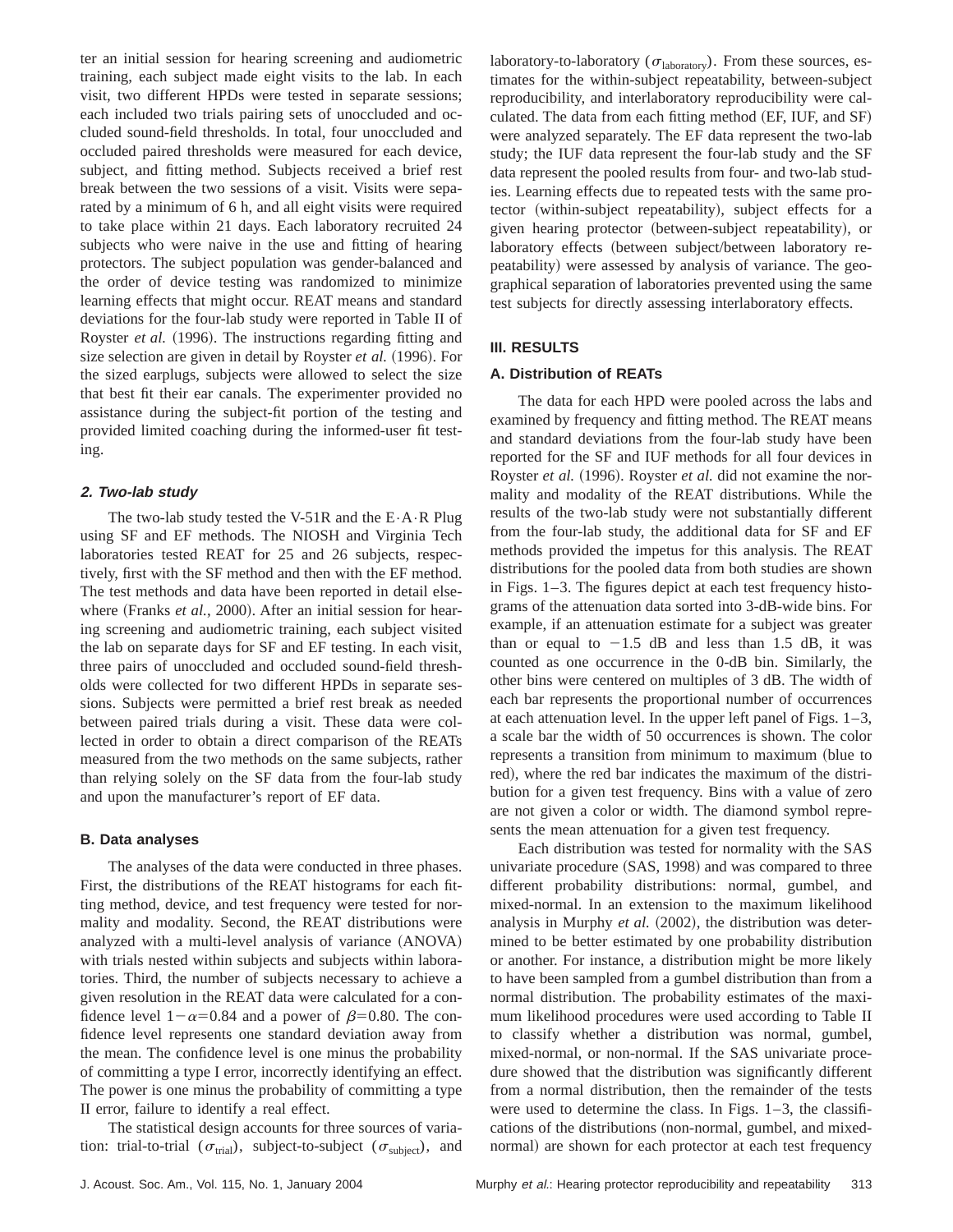

FIG. 1. Histogram-frequency plot of the attenuation measurements for the experimenter-fit method. The EF method data were collected as part of the two-lab study and represent 51 subjects with three occluded–unoccluded trials per subject per protector. The width of the bars represent the number of trials where subjects achieved an attenuation within a given 3-dB bin. A scale of 50 trials is shown in the upper left panel. The colored bars indicate the maximum (red) and minimum (blue) number of occurrences of a particular attenuation within a given frequency band. The colors were independently scaled for each frequency band distribution. The diamond symbols denote the mean of the distribution. The shape of each distribution has been tested and the classification according to Table II are listed above each histogram: ''Gumbel,'' ''Mixed-normal,'' and ''Non-normal.'' Histograms without a label are not significantly different from normal.



FIG. 2. Histogram-frequency plot of the attenuation measurements for the informed-user fit method. The IUF method data were collected as part of the four-lab study and represent 96 subjects with four occluded-unoccluded trials per subject per protector.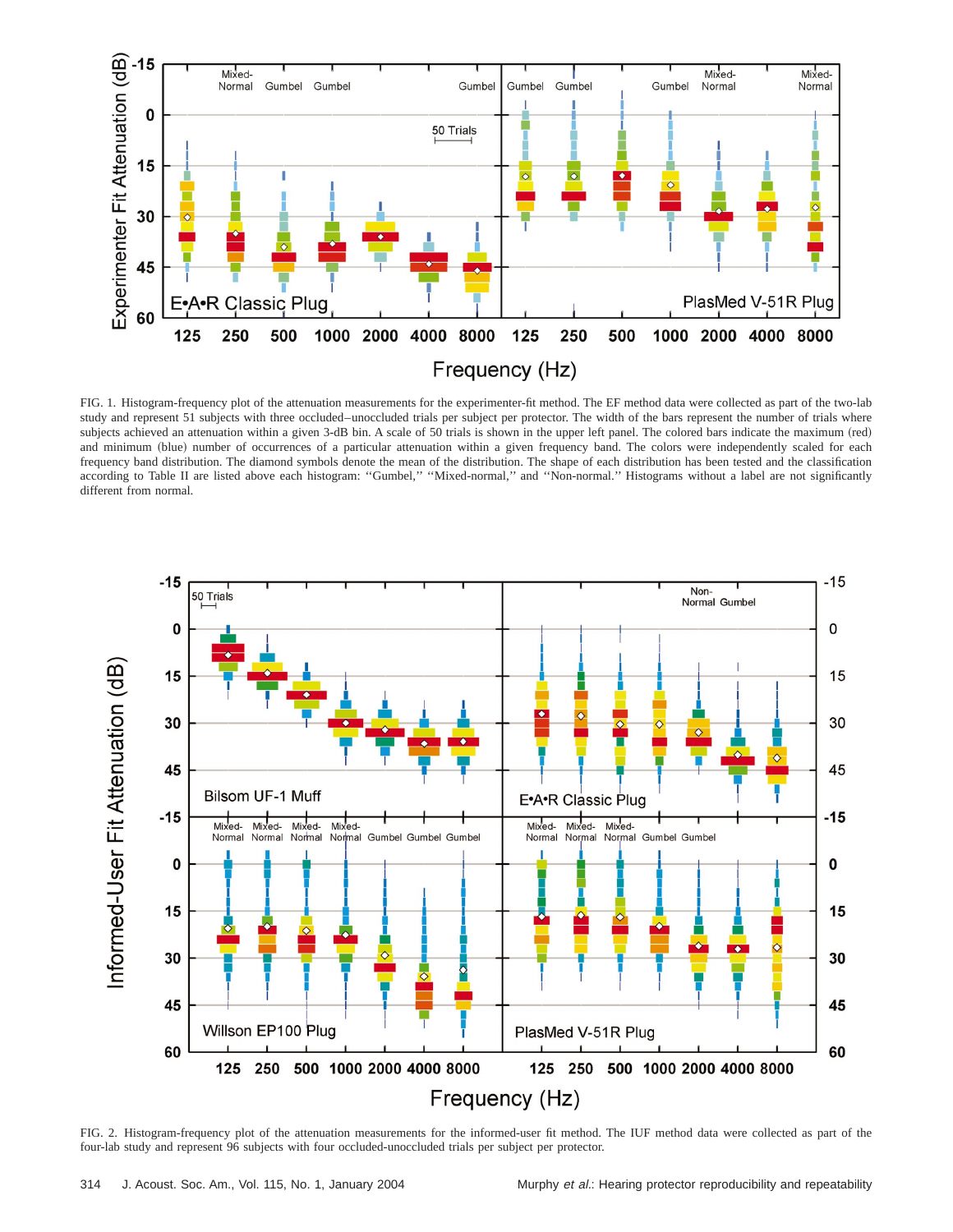

FIG. 3. Histogram-frequency plot of the attenuation measurements for the subject-fit method. The SF method data were collected as part of the four- and two-lab studies and represent 147 subjects with four occluded-unoccluded trials per subject per protector in the four-lab study and three occluded-unoccluded trials per protector in the two-lab study.

above each distribution. If a distribution was not significantly different from normal, there is no classification label. Although the figures do not display individual laboratory data, normal, gumbel, mixed-normal, and non-normal distributions are evident in the individual laboratory data as well as the pooled results of all labs.

The two-lab EF data for the  $E \cdot A \cdot R$  plug and V-51R earplug are shown in Fig. 1. The REAT distribution for 250 Hz was judged to be mixed-normal for the E•A•R plug. The REAT distributions for 500, 1000, and 8000 Hz were judged to be best fit by the gumbel distribution for the  $E \cdot A \cdot R$  plug. The EF data for the V-51R earplug were normal at 500 and 4000 Hz. The mixed-normal model yielded a better fit at 2000 and 8000 Hz. The distributions for 125, 250, and 1000 Hz were best fit by the gumbel distribution.

In Fig. 2, four-lab IUF data for the Bilsom UF-1 earmuff exhibited normal distributions for all frequencies. The IUF REAT distributions for the  $E \cdot A \cdot R$  plug were non-normal for 2000 Hz and best fit by the gumbel distribution for 4000 Hz. The REAT distributions for the EP100 earplug were mixednormal for 125, 250, 500, and 1000 Hz. The distributions at 2000, 4000, and 8000 Hz were best fit with the gumbel model. The distributions at lower frequencies exhibited a clear tendency of one mode centered around 0 dB while at higher frequencies the distributions are skewed. The V-51R REAT distributions were best fit with the gumbel model at

TABLE II. Rules for classification of REAT distributions in Figs.  $1-3$  for a significance  $p < 0.05$ . For instance, the probabilites for the EP100 earplug SF REAT distribution at 2000 Hz were  $p_{SAS} = 0.0042$ , *p*MLEGumbel-Normal=0.015, *p*MLEMixedNormal-Normal=0.0044, and *p*MixedNormal-Gumbel=0.19680. According to the rules, this distribution was classified as Gumbel.

| Classification | SAS univariate<br>normality | Maximum likelihood<br>gumbel-normal | Maximum likelihood<br>mixed normal-normal | Maximum likelihood<br>mixed normal-gumbel |
|----------------|-----------------------------|-------------------------------------|-------------------------------------------|-------------------------------------------|
| Normal         | Not significant             | Not applicable                      | Not applicable                            | Not applicable                            |
| Mixed-normal   | Significant                 | Significant                         | Significant                               | Significant                               |
| Gumbel         | Significant                 | Significant                         | Significant                               | Not significant                           |
| Mixed-normal   | Significant                 | Not significant                     | Significant                               | Not applicable                            |
| Gumbel         | Significant                 | Significant                         | Not significant                           | Not applicable                            |
| Non-normal     | Significant                 | Not significant                     | Not significant                           | Not applicable                            |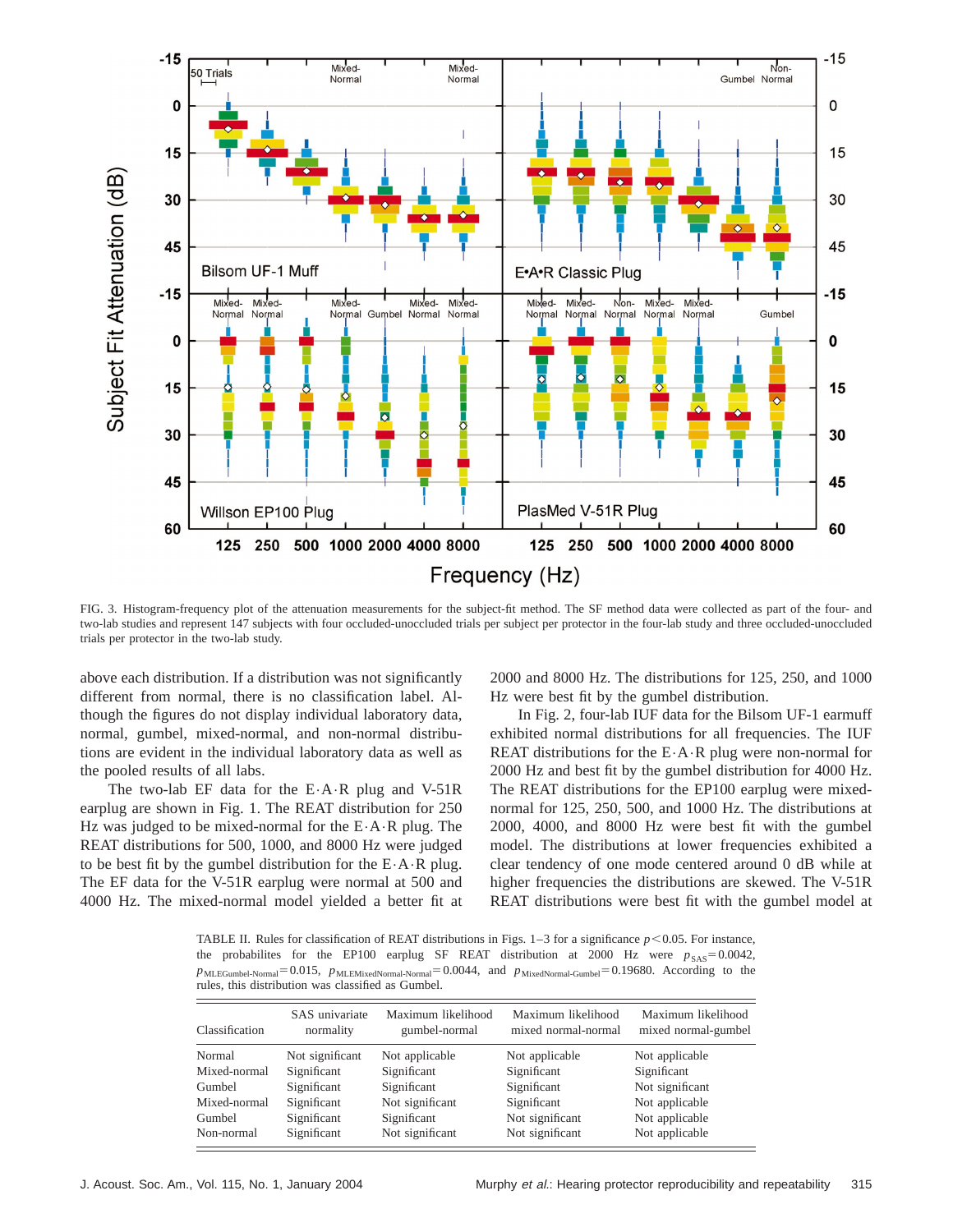TABLE III. Standard deviations for the trial effects,  $\sigma_{\text{trial}}$ , for each device, fit, and frequency in decibels (dB).

| Device          |            |     | Frequency (Hz) |     |      |      |      |      |  |
|-----------------|------------|-----|----------------|-----|------|------|------|------|--|
|                 | Fit        | 125 | 250            | 500 | 1000 | 2000 | 4000 | 8000 |  |
| Bilsom          | IUF        | 2.5 | 2.5            | 2.7 | 2.6  | 2.5  | 2.5  | 3.1  |  |
| UF-1 earmuff    | <b>SF</b>  | 2.2 | 2.5            | 2.7 | 2.5  | 2.6  | 2.7  | 3.1  |  |
| EAR             | EF         | 5.1 | 4.5            | 4.5 | 3.5  | 2.4  | 2.4  | 2.5  |  |
| Classic earplug | IUF        | 4.9 | 4.9            | 4.5 | 4.2  | 3.1  | 3.3  | 3.9  |  |
|                 | SF         | 5.7 | 5.5            | 5.4 | 4.7  | 3.1  | 3.7  | 4.5  |  |
| Willson         | IUF        | 5.8 | 6.0            | 5.8 | 5.2  | 4.8  | 5.0  | 6.5  |  |
| EP100 earplug   | SF         | 6.6 | 6.7            | 6.9 | 5.7  | 5.2  | 5.9  | 7.9  |  |
| PlasMed         | EF         | 5.6 | 5.1            | 4.5 | 4.4  | 4.0  | 4.2  | 5.6  |  |
| V-51R earplug   | <b>IUF</b> | 6.2 | 5.9            | 6.0 | 5.5  | 4.5  | 5.1  | 6.8  |  |
|                 | SF         | 5.7 | 5.5            | 5.2 | 5.1  | 4.6  | 3.9  | 5.4  |  |

1000 and 2000 Hz. The mixed-normal model provided a better fit at 125, 250, and 500 Hz. Similar trends of low attenuation at 125, 250, and 500 Hz were evident for the V-51R REAT distributions as are evident in the EP100 data.

In Fig. 3, the combined two- and four-lab SF REAT distributions for the Bilsom UF-1 muff were mixed-normal at 1000 and 8000 Hz. The REAT distribution for the E•A•R plug was best fit with the gumbel model at 4000 Hz and at 8000 Hz was non-normal. For the EP100 earplug, the REAT distributions were mixed-normal at 125, 250, 1000, 4000, and 8000 Hz. At 2000 Hz the distribution was best fit with the gumbel model. The EP100 REAT distribution at 500 Hz was not significantly different from a normal distribution, but it has the features of a bimodal distribution. The V-51R REAT distributions were non-normal at 500 Hz, mixednormal at 125, 250, 1000, and 2000 Hz, and gumbel at 8000 Hz. The distribution at 4000 Hz was normally distributed. The low attenuation modes were apparent for the EP100 and V-51R earplugs.

#### **B. Standard deviations**

A multi-level analysis of variance (Netter, 1990) was used to estimate the standard deviations for laboratory, subject, and trial effects. The statistical model was

$$
Y_{ijk} = \mu + \text{Trial}_{k(ij)} + \text{Subject}_{j(i)} + \text{Lab}_i,
$$
\n(1)

where  $Y_{ijk}$  is the measured attenuation,  $\mu$  is the real attenuation, and  $\text{Trial}_{k(i)}$  is the random error term for the *k*th trial within the *j*th subject and *i*th laboratory, Subject<sub>*j*(*i*)</sub> is the random error term for the *j*th subject within the *i*th laboratory, and Lab*<sup>i</sup>* is the random error term for the *i*th laboratory. The ANOVA calculations were performed using the S-Plus software package (S-Plus, 2002). The model results are presented in Tables III–V.

Table III presents the standard deviations in decibels for the trial effects,  $\sigma_{trial}$ , determined from both the four- and two-laboratory studies for each of the fitting methods. Smaller standard deviations indicate less variability in the effect of the experimenter or subject on fitting the hearing protector consistently. Comparing the four sets of IUF and SF data, the Bilsom earmuff exhibited the smallest standard deviations, which is not surprising since earmuffs are easier to fit and offer fewer opportunities for improper fitting. The  $E \cdot A \cdot R$  plug tended to have the next smallest standard deviations. The EP100 and V-51R devices tended to have larger standard deviations. In general, as experimenter involvement decreased,  $\sigma_{\text{trial}}$  increased.

Table IV presents the standard deviations for the subject effects,  $\sigma_{\text{subject}}$ . Again, comparing the four sets of IUF and SF data, the Bilsom earmuff exhibited the smallest standard deviations. The  $E \cdot A \cdot R$  plug had the next smallest deviations followed by the V-51R and EP100, respectively. The small

TABLE IV. Standard deviations for the subject effects,  $\sigma_{\text{subiects}}$ , for each device, fit, and frequency in decibels  $(dB)$ .

| Device              | Frequency (Hz) |     |     |      |      |      |      |      |
|---------------------|----------------|-----|-----|------|------|------|------|------|
|                     | Fit            | 125 | 250 | 500  | 1000 | 2000 | 4000 | 8000 |
| Bilsom              | IUF            | 2.9 | 2.0 | 1.9  | 2.9  | 2.4  | 2.8  | 2.9  |
| UF-1 earmuff        | <b>SF</b>      | 2.8 | 2.2 | 2.0  | 2.8  | 3.2  | 2.9  | 3.8  |
| $E \cdot A \cdot R$ | EF             | 5.6 | 6.2 | 5.6  | 4.7  | 2.6  | 2.0  | 3.8  |
| Classic earplug     | IUF            | 5.6 | 5.8 | 5.9  | 5.0  | 3.3  | 3.5  | 3.9  |
|                     | <b>SF</b>      | 5.5 | 5.1 | 6.1  | 5.1  | 3.6  | 4.4  | 5.7  |
| Willson             | <b>IUF</b>     | 8.5 | 8.2 | 8.6  | 7.4  | 6.9  | 7.9  | 9.9  |
| EP100 earplug       | <b>SF</b>      | 9.6 | 9.4 | 10.4 | 9.4  | 8.7  | 9.4  | 11.5 |
| PlasMed             | EF             | 6.7 | 6.8 | 6.8  | 6.3  | 5.2  | 5.0  | 9.9  |
| V-51R earplug       | IUF            | 7.1 | 6.9 | 6.8  | 6.4  | 6.7  | 5.2  | 9.1  |
|                     | SF             | 8.5 | 8.2 | 8.3  | 8.5  | 8.5  | 6.6  | 10.1 |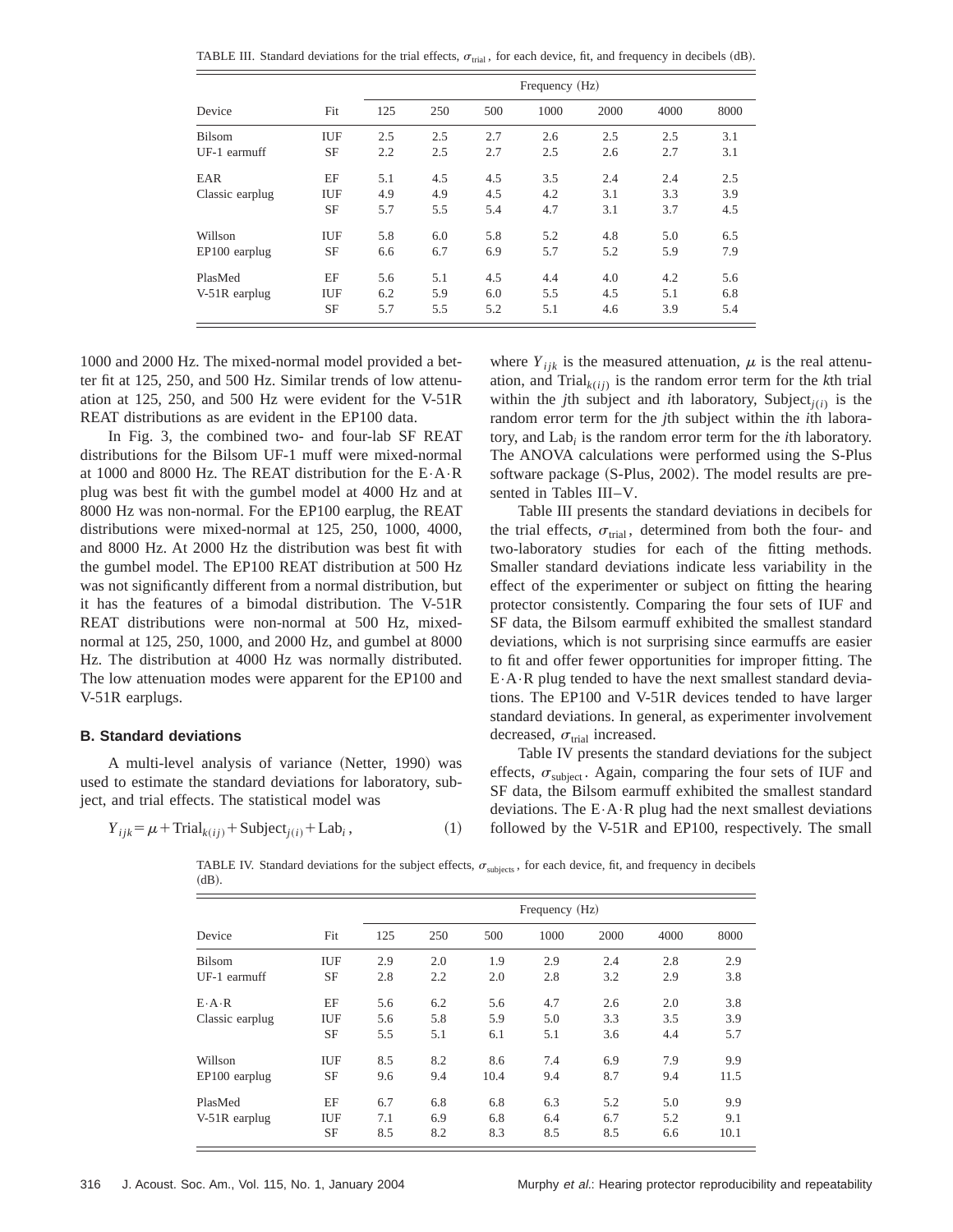TABLE V. Standard deviations for the laboratory effects,  $\sigma_{\text{laboratory}}$ , for each device, fit, and frequency in  $\alpha$  decibels  $\alpha$ B. Standard deviations less than 0.05 were rounded to 0.0 dB.

| Device              |     | Frequency (Hz) |     |     |      |      |      |      |  |
|---------------------|-----|----------------|-----|-----|------|------|------|------|--|
|                     | Fit | 125            | 250 | 500 | 1000 | 2000 | 4000 | 8000 |  |
| <b>Bilsom</b>       | IUF | 0.8            | 0.3 | 0.8 | 1.6  | 1.5  | 1.3  | 1.1  |  |
| UF-1 earmuff        | SF  | 0.0            | 0.0 | 0.5 | 1.8  | 1.5  | 1.4  | 0.7  |  |
| $E \cdot A \cdot R$ | EF  | 2.1            | 0.9 | 0.0 | 0.0  | 0.4  | 0.0  | 0.0  |  |
| Classic earplug     | IUF | 4.4            | 5.4 | 5.8 | 5.6  | 2.7  | 2.4  | 3.8  |  |
|                     | SF  | 1.0            | 1.3 | 1.6 | 2.3  | 2.0  | 2.4  | 2.7  |  |
| Willson             | IUF | 2.9            | 2.6 | 3.2 | 2.7  | 3.3  | 3.0  | 4.5  |  |
| EP100 earplug       | SF  | 1.0            | 0.0 | 0.0 | 0.0  | 2.1  | 1.5  | 2.2  |  |
| PlasMed             | EF  | 0.0            | 0.0 | 0.0 | 0.0  | 1.2  | 0.0  | 0.0  |  |
| V-51R earplug       | IUF | 2.9            | 3.0 | 2.7 | 1.7  | 2.2  | 2.4  | 4.4  |  |
|                     | SF  | 0.8            | 1.2 | 1.0 | 1.2  | 1.9  | 1.8  | 0.0  |  |

variance for the Bilsom earmuff is indicative of the consistency of the fit across subjects. As with  $\sigma_{trial}$ ,  $\sigma_{subject}$  increased with decreasing experimenter intervention.

Table V presents the standard deviations for the laboratory effects,  $\sigma_{\text{laboratory}}$ . As can be seen, the standard deviations for the SF method, where there was minimal experimenter involvement, were almost always lower than the values for the IUF method where the experimenter provided advice. However,  $\sigma_{\text{laboratory}}$  for the EF method, where the experimenter was fully involved, were generally lower. For several frequencies and fitting methods, the standard deviations were less than 0.05 dB and were rounded to 0.0 dB.

#### **C. Repeatability and reproducibility**

Within-subject repeatability is a measure of the consistency of attenuation across trials for the same sample of subjects and hearing protector. Within-subject repeatability is computed with  $\sigma_{\text{trial}}$  listed in Table III. Between-subject reproducibility is a measure of the consistency of attenuation across subjects and trials for a hearing protector. Betweensubject reproducibility is computed with the  $\sigma_{\text{trial}}$  and  $\sigma_{\text{subject}}$ from Tables III and IV. If there is no change of the testing protocol over time, then between-subject reproducibility measures consistency when two hearing protectors are tested with different subject panels. Between-laboratory reproducibility incorporates the lab-to-lab standard deviation,  $\sigma_{\text{laboratory}}$ , and measures the consistency of attenuations across laboratories. If there is a negligible amount of lab-tolab variation, then between-subject reproducibility measures the consistency between two laboratories. While subjects were randomly sampled, the laboratories were not randomly selected as would be necessary to give a true estimate of laboratory effects.

Within-subject repeatability was estimated with the equation,

$$
\sigma_{\text{within-subject}} = \sqrt{\frac{\sigma_{\text{trial}}^2}{(n_s n_t)}},\tag{2}
$$

where  $\sigma_{\text{trial}}^2$  was the trial-to-trial variance,  $n_s$  was the number of subjects, and  $n_t$  was the number of trials per subject.

Between-subject reproducibility was estimated with the equation

$$
\sigma_{\text{between-subject}} = \sqrt{\frac{\sigma_{\text{subject}}^2}{n_s} + \frac{\sigma_{\text{trial}}^2}{(n_s n_t)}},\tag{3}
$$

where  $\sigma_{\text{subject}}^2$  was the subject-to-subject variance.

When  $\sigma_{\text{laboratory}}$  is zero or negligible, then reproducibility  $\sigma_{\text{between-subject}}$  represents consistency between laboratories. When  $\sigma_{\text{laboratory}}$  is large, then comparisons of hearing protectors between laboratories are inappropriate. Betweenlaboratory reproducibility was estimated with the equation

$$
\sigma_{\text{between-laboratory}} = \sqrt{\sigma_{\text{laboratory}}^2 + \frac{\sigma_{\text{subject}}^2}{n_s} + \frac{\sigma_{\text{trial}}^2}{(n_s n_t)}},\qquad(4)
$$

where  $\sigma_{\text{laboratory}}^2$  was the laboratory-to-laboratory variance. The standard deviation estimates of  $\sigma_{within-subject}$ ,  $\sigma_{\text{between-subject}}$ , and  $\sigma_{\text{between-laboratory}}$  calculated from Tables III–V for each device and each test frequency are shown in Figs. 4–6, respectively, using  $n_s$ =20 and  $n_t$ =2. These are similar to the repeatability and reproducibility concepts recommended for use in interlaboratory studies by ISO 5725-2 (ISO, 1994). Results for  $n<sub>t</sub>=3$  or 4 are not shown, but can easily be calculated from these formulas.

#### **1. Within-subject repeatability**

The standard deviations for within-subject repeatability,  $\sigma_{\text{within-subiect}}$ , for the Bilsom UF-1 earmuff in Fig. 4 exhibit little difference between SF and IUF methods and across test frequencies.

The standard deviations for all fit protocols are greater for the  $E \cdot A \cdot R$  plug than for the earmuff except at 4000 and 8000 Hz, EF fit. The standard deviations are dependent upon test frequency, being the lowest at 2000 Hz. As well, the magnitudes of the standard deviations increase above 2000 Hz as the amount of experimenter intervention decreases; the lowest standard deviations can be observed for the EF method while the highest standard deviations are for the SF method.

The standard deviations for the EP100 earplug are the highest of the four devices tested during these investigations. The standard deviations for the SF method are generally 0.1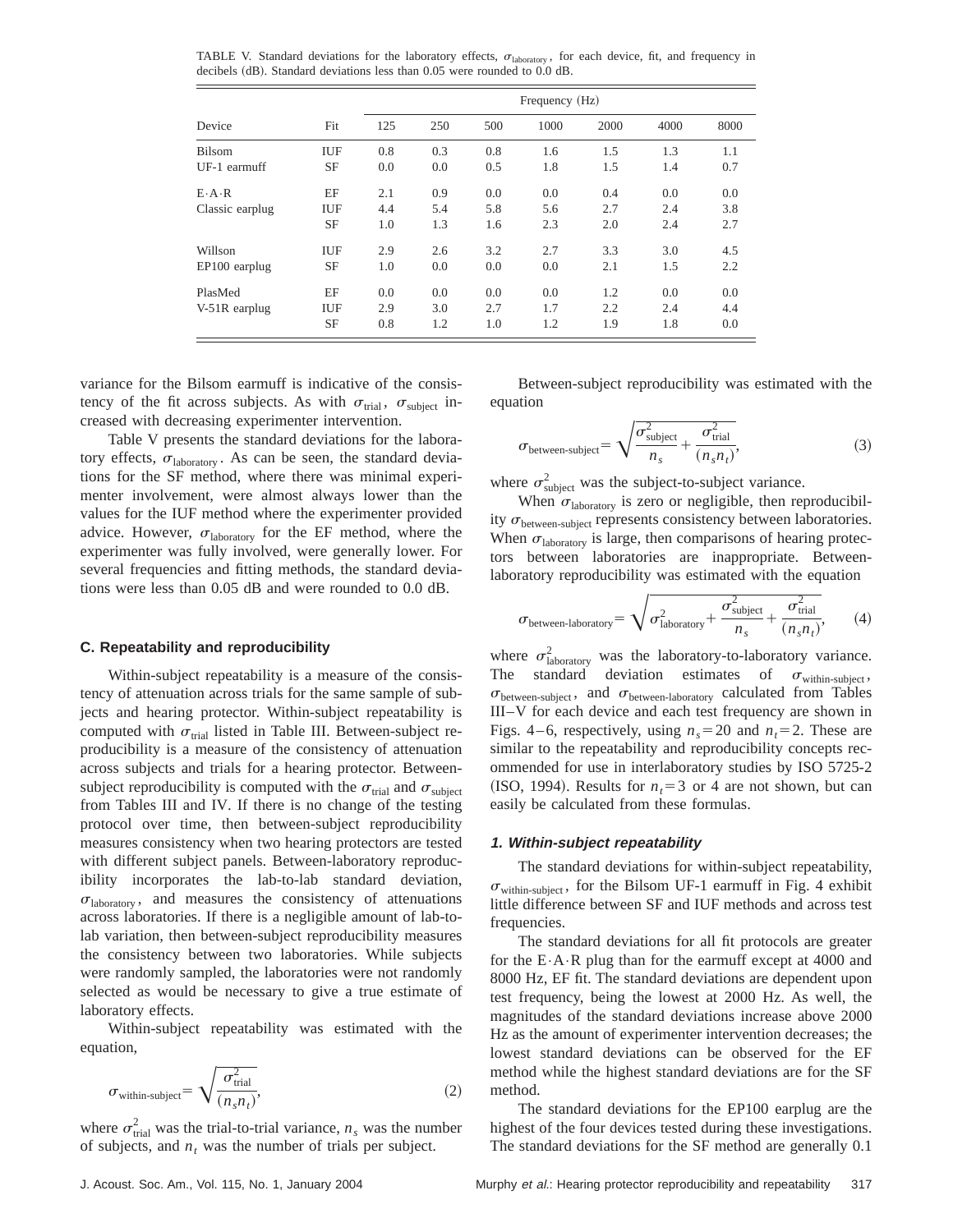

FIG. 4. The standard deviations for within-subject repeatability for each protector by fitting method and frequency. The REAT data was analyzed with a multi-level ANOVA where within-subject effects were nested within subjects and between-subject effects were nested within laboratory effects. The Bilsom earmuffs had the lowest variance and exhibited little difference between fitting methods. The other devices exhibited more variance and a trend to increased variability with decreased experimenter involvement. Experimenter-fit data are from the two-lab study, while subject-fit data are from the four-lab study.

to 0.2 dB greater than the standard deviations for the IUF method. Again, the magnitudes of the SF standard deviations are frequency dependent, being lowest at 2000 Hz.

The V-51R earplug exhibits higher standard deviations than the  $E \cdot A \cdot R$  plug, but lower than the EP100 earplug. As with the other earplugs, standard deviations tended to be lowest at 2000 Hz. However, for this earplug, the SF values were somewhat lower than the IUF values except at 2000 Hz where they were equal. The EF method gave the lowest standard deviations where the EF and SF methods values were virtually identical.



FIG. 5. The standard deviations for between-subject reproducibility for each protector by fitting method and frequency. The REAT data was analyzed with a multi-level ANOVA where within-subject effects were nested within subjects and between-subject effects were nested within laboratory effects. The Bilsom earmuffs exhibited the smallest standard deviations with almost identical results between IUF and SF fitting methods. The earplugs exhibited comparable standard deviations across devices with a slight trend for increased standard deviations with decreasing experimenter involvement. Experimenter-fit data are from the two-lab study, while subject-fit data are from the four-lab study.



FIG. 6. The standard deviations for between-laboratory reproducibility. The magnitude of the standard deviations, greater than 2 dB, for the earplugs indicate poor reproducibility. The data from the Bilsom earmuffs indicate highly reproducible results across labs. The E•A•R Plug exhibits greater standard deviations for the IUF method. The standard deviations for the IUF method are greatest for almost all test frequencies for every device.

The results for the within-subject repeatability show consistent performance across test methods. The repeatability standard deviations depend upon the type of protector. Although slight differences exist between the standard deviations as a function of experimenter involvement, the differences are too small to be considered meaningful.

#### **2. Between-subject reproducibility**

The standard deviations for between-subject reproducibility,  $\sigma_{between-subject}$ , for each of the tested hearing protectors are shown in Fig. 5. In general the lowest standard deviations are for the Bilsom UF-1 earmuff and the highest are for the EP100 premolded earplug. The SF standard deviations are approximately equal to the IUF standard deviations for the Bilsom UF-1 earmuff. For the EP100 premolded earplug, and the V-51R premolded earplug, the IUF standard deviations for reproducibility are uniformly less than the SF standard deviations. For the  $E \cdot A \cdot R$  plug, the IUF standard deviations are also less than the SF standard deviations except at 250 Hz. For the Bilsom UF-1, differences between IUF and SF are trivial. However, these differences are not trivial for the  $E \cdot A \cdot R$  plug at 4000 and 8000 Hz, for the EP100 at all frequencies, and for the V-51R at all frequencies except 4000 and 8000 Hz.

In the two-lab study, the SF standard deviations are greater than the EF standard deviations for the V-51R earplug below 8000 Hz. For the  $E \cdot A \cdot R$  plug, the SF standard deviations are greater than the EF standard deviations except at 250 Hz.

#### **3. Between-laboratory reproducibility**

The standard deviations for between-laboratory reproducibility,  $\sigma_{\text{between-laboratory}}$  are shown in Fig. 6. The smallest deviations are those of the Bilsom UF-1 earmuff and the largest are for the  $E \cdot A \cdot R$  plug IUF data. In contrast to the between-subject reproducibility, the SF standard deviations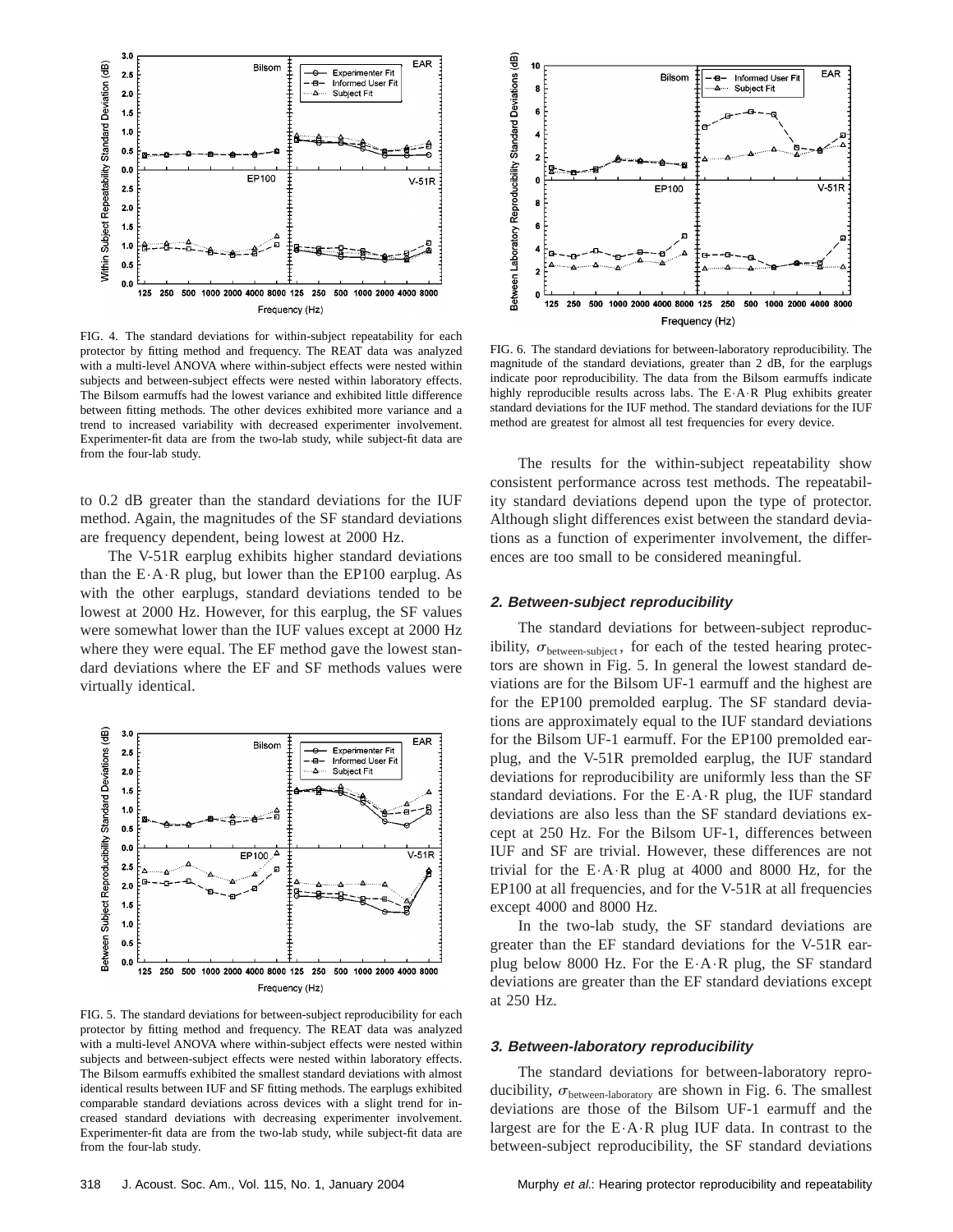are less than or approximately equal to the IUF standard deviations for nearly every frequency and protector.

#### **D. Minimum detectable differences and sample size estimates**

For a method to be useful in providing numbers for rating systems, the predictiveness of the data must be determined. In general, as sample size increases, so does the precision of the predictions of protector performance. In these cases, when the desired precision for a protector is established, the number of subjects necessary to achieve a given resolving ability can be estimated for a given confidence level,  $1-\alpha$ , and power,  $1-\beta$  (e.g., confidence level of 84%,  $\alpha$ =0.16; power of 80%,  $\beta$ =0.20). The predictive precision, or resolution, of a hearing protector may be expressed as the smallest difference in two attenuation measurements that can be reliably detected for a given confidence level and a power level.

The confidence level was selected based upon the approach used in determining the noise reduction rating for subject fit data ( $NRR_{SF}$ ); the calculation subtracts one standard deviation from the mean attenuation which yields an minimum attenuation estimate for 84% of the population at a given frequency (Franks *et al.*, 2000). The power level of 0.80 typically selected for behavioral data such as hearing thresholds assumes normality of the data.

#### **1. Minimum detectable differences**

Power calculations for testing both the within-subject repeatability and between-subjects reproducibility involve a simple modification of the formulas for power for a twosample *t*-test (Rosner, 1990). For a hypothesis without multiple sources of variation and assuming the data are drawn from a normal distribution, the minimum detectable difference, *D*, with power,  $1-\beta$  and confidence level,  $1-\alpha$ , is

$$
D = (\text{Probability}(1 - \alpha) + \text{Probability}(1 - \beta))\frac{\sqrt{2}\sigma}{\sqrt{n}},\tag{5}
$$

where the Probit function provides the appropriate percentile value from a standard normal distribution (SAS, 1998). The minimum detectable difference is the value below which differences in real-ear attenuations at threshold are statistically insignificant.

Notice that the final term in the above equation,  $\sqrt{2\sigma}/\sqrt{n}$ , is simply the standard error of the difference between the means. Assuming that the between-subject reproducibility hypothesis to be tested is based on  $n<sub>s</sub>$  subjects with  $n<sub>t</sub>$  trials apiece, the minimum detectable difference becomes

$$
D = (\text{Probability}(1 - \alpha) + \text{Probability}(1 - \beta))\sqrt{2}\sigma_{\text{between-subject}},
$$
\n(6)

where  $\sigma_{\text{between-subject}}$  from Eq. (3) replaces  $\sigma/\sqrt{n}$  in Eq. (5). As expected, increasing the number of subjects,  $n<sub>s</sub>$ , decreases the contributions of  $\sigma_{\text{subject}}$  and  $\sigma_{\text{trial}}$  to the standard error term. Quite often, the minimum detectable difference will be smaller than the meaningful difference and it is always more influenced by the number of test subjects than the number of repetitions of test conditions (trials) per subject. Increasing the number of trials,  $n_t$ , decreases only the con-



FIG. 7. Effects of number of subjects and number of trials per subject on the minimum detectable difference. The example shown is for the Bilsom UF-1 earmuff. The same relationship applies to the other devices tested—doubling the number of subjects is more effective than doubling the number of trials per subject. The parameters used to calculate the data points were  $\sigma_{\text{trial}}^2$  $=$  5 dB,  $\sigma_{\text{subject}}^2$  = 5,  $n_s$  = 10, 20, and  $n_t$  = 1, 2, 3.

tribution of  $\sigma_{\text{trial}}$  to the standard error. The between-subject reproducibility test is valid when the between-laboratory reproducibility is small. As a rule of thumb,  $\sigma_{between-laboratory}$ should be no more than 10% of the minimum detectable difference. The effect of subject sample size and number of trials is illustrated in Fig. 7. The  $\sigma_{\text{trial}}$  and  $\sigma_{\text{subject}}$  were assumed to be 5 dB. Doubling the number of subjects improves the minimum detectable difference more than doubling or tripling the number of tests per subject.

Since the within-subject repeatability test uses the same subjects for the hearing protectors under test, the betweensubject source of variation that would be nested within protectors is eliminated. For this design, the minimum detectable difference may be computed as

$$
D = (\text{Probability}(1 - \alpha) + \text{Profit}(1 - \beta))\sqrt{2}\sigma_{\text{within-subject}}.
$$
 (7)

The within-subject repeatability test is valid so long as the same subjects are used for testing both hearing protectors. If different subjects are used, as might be required if there is a time gap between the testing of the two hearing protectors, then one should use the between-subject reproducibility hypothesis. When using this hypothesis, a laboratory needs to demonstrate that there are no significant trends over time relative to the size of the difference they are trying to detect. Table VI shows the minimum detectable differences calculated using  $1-\alpha=0.84$ ,  $1-\beta=0.80$ ,  $n_s=20$  and  $n_t=2$ , and the between-subject reproducibility found in Table IV. For the Bilsom earmuff, the minimum detectable differences ranged between 1.6 at 250 and 500 Hz and 2.6 dB at 8000 Hz for the SF method. For the  $E \cdot A \cdot R$  plug, the SF method yielded differences ranging from 2.5 to 4.2 dB. For the EP100 and V-51R, the ranges of the minimum detectable differences for the SF method were 5.5 to 7.4 dB and 4.2 to 6.3 dB, respectively. Small minimum detectable differences for the Bilsom and EAR protectors indicate that a given protector is more likely to be uniformly fit across subjects.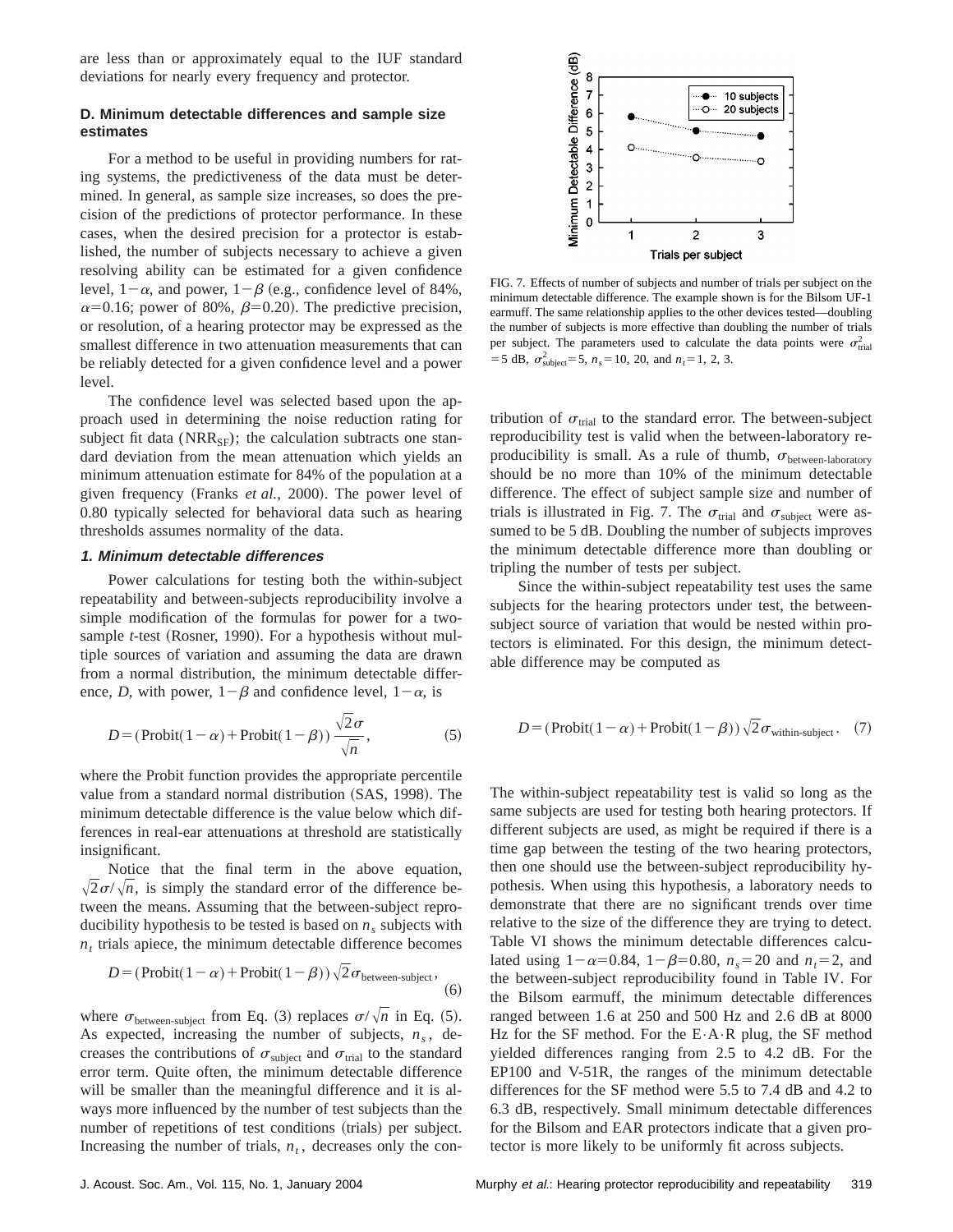TABLE VI. Minimum detectable differences for each device, fit, and frequency in dB. Note:  $1-\alpha=0.84$ ,  $1-\beta=0.8$ ,  $n_s=20$ ,  $n_t=2$ . The between-subject standard deviations are taken from Table IV.

|                     |     | Frequency (Hz) |     |     |      |      |      |      |  |
|---------------------|-----|----------------|-----|-----|------|------|------|------|--|
| Device              | Fit | 125            | 250 | 500 | 1000 | 2000 | 4000 | 8000 |  |
| Bilsom              | IUF | 2.0            | 1.6 | 1.6 | 2.0  | 1.7  | 1.9  | 2.1  |  |
| UF-1 earmuff        | SF  | 1.9            | 1.6 | 1.6 | 1.9  | 2.1  | 2.0  | 2.6  |  |
| $E \cdot A \cdot R$ | EF  | 3.9            | 4.1 | 3.7 | 3.1  | 1.8  | 1.5  | 2.4  |  |
| Classic earplug     | IUF | 3.8            | 3.9 | 3.9 | 3.4  | 2.3  | 2.4  | 2.8  |  |
|                     | SF  | 4.0            | 3.7 | 4.2 | 3.5  | 2.5  | 3.0  | 3.8  |  |
| Willson             | IUF | 5.5            | 5.4 | 5.5 | 4.8  | 4.5  | 5.0  | 6.4  |  |
| EP100 earplug       | SF  | 6.2            | 6.1 | 6.7 | 6.0  | 5.5  | 6.0  | 7.4  |  |
| PlasMed             | EF  | 4.5            | 4.5 | 4.4 | 4.1  | 3.4  | 3.4  | 6.2  |  |
| V-51R earplug       | IUF | 4.9            | 4.7 | 4.7 | 4.4  | 4.3  | 3.7  | 6.0  |  |
|                     | SF  | 5.5            | 5.3 | 5.3 | 5.4  | 5.3  | 4.2  | 6.3  |  |

#### **2. Number of subjects necessary for <sup>a</sup> desired resolution**

The equation for calculating precision based on the variance for the sample size tested is

$$
N_{\text{subjects}} = n_s \left(\frac{D}{R}\right)^2,\tag{8}
$$

where  $N_{\text{subiects}}$  is the estimated sample size,  $n_s$  is the sample size for the tested population, *D* is the minimum detectable difference determined from the tested population for a given power and confidence level, and *R* is the target resolution in decibels. Minimum detectable difference is equivalent to the desired resolution except that the desired resolution is chosen rather than determined from the tested population. This formula has been applied to the minimum detectable differences derived from the four- and two-lab studies for a resolution of 6 dB with an  $\alpha$ =0.16 and  $\beta$ =0.20 for each protector and fitting condition. The desired resolution is the figure of merit of the ability to distinguish between two distributions of attenuations at any of the test frequencies. If, for instance, two sets of attenuations had been measured from earmuffs from separate production runs, the resolution and the minimal detectable difference could be used to determine how many subjects need to be tested to identify any manufacturing differences in the devices.

Figure 8 displays the estimated number of subjects,  $N_{\text{subiects}}$ , calculated from the minimum detectable difference in Eq. (6) for the three fitting methods using  $\sigma_{between-subiect}$ with  $n_s$ =20 subjects,  $n_t$ =2 trials, and  $R$ =6 dB. These values were selected according to the sample sizes, repetitions, and desired resolution used in the ANSI S12.6-1997 (ANSI, 1997) standard. While results for a given protector will not yield the same results presented here, these estimates represent conservative estimates from a variety of protectors. The preceding calculations should be performed for a particular data set to determine whether the minimum number of subjects has been achieved to reach the 6-dB minimum detectable difference.

The Bilsom UF-1 earmuff exhibited the smallest estimated sample sizes—4 subjects for the SF method at 8000 Hz. Likewise, the  $E \cdot A \cdot R$  plug exhibited a somewhat larger sample size than the earmuff (10 subjects for the SF method at 500 Hz), but considerably smaller than the two premolded earplugs. The EP100 earplug required 31 subjects for a resolution of 6 dB  $(8000 \text{ Hz})$ , while the V-51R earplug needed 22 subjects for a 6-dB (the distance between distributions) resolution (also driven by 8000 Hz). The number of subjects must be rounded up to the nearest integer  $(e.g., 3.4$  would round up to 4 subjects).

## **IV. DISCUSSION**

## **A. REAT histograms**

The REAT data presented in Figs. 1–3 illustrate the effect of fitting method upon the quality of fit. For an earmuff such as the Bilsom UF-1, the fit can be affected by disruption of the seal of the cushion such as by the ear pieces of safety glasses. Discounting damage to the cushions and improper placement of the muff over the pinna, earmuffs are easily fit on a subject's head. The agreement between IUF and SF REAT histograms demonstrate that additional experimenter involvement has little effect on the attenuation results for



FIG. 8. Sample sizes necessary to achieve a 6-dB resolution in minimum detectable difference in attenuation determined by a power calculation based upon the repeatability and reproducibility analysis. The power calculations were based on  $\alpha=0.16$  and  $\beta=0.20$  which is equivalent to an NRR calculated with one standard deviation.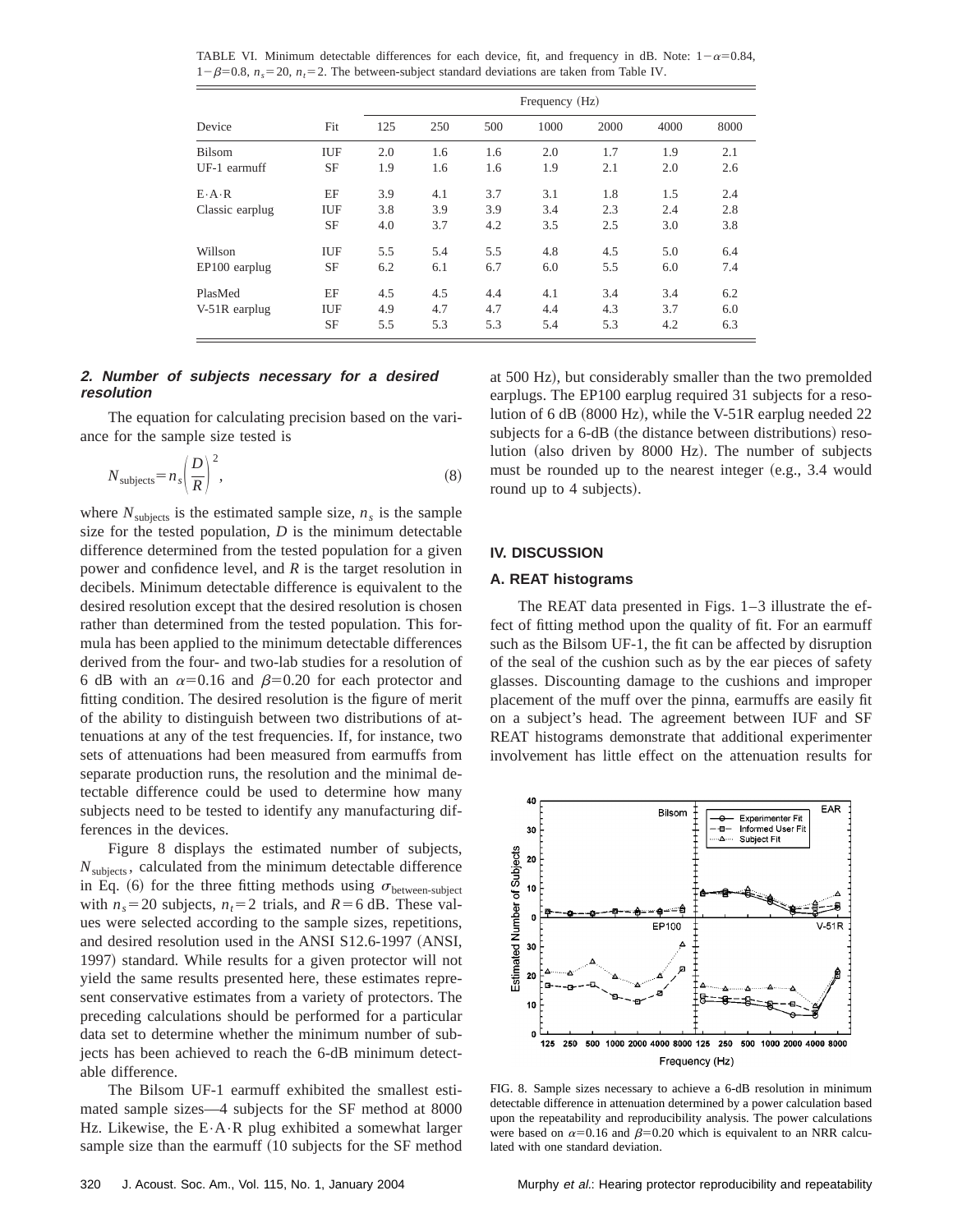earmuffs. For an earplug, the data tend to suggest that the premolded devices were not well-fit while the E•A•R earplug was able to achieve a reasonable seal.

For the Bilsom UF-1 earmuff, the mixed-normal model yielded the best fit to the SF REAT distributions at 1000 and 8000 Hz. The distributions did not exhibit the low attenuation mode seen in the premolded earplugs and should not be considered to be bimodal. The mixed-normal model has a range of potential shapes besides the bimodal distribution. Murphy *et al.* (2002) examined the SF REAT data from the NIOSH laboratory and concluded that the mixed-normal model in all cases yielded an accurate fit of the distributions. The mixed-normal model can provide an accurate fit, but not significantly better than the normal or gumbel models.

The data collected for the  $E \cdot A \cdot R$  plug demonstrate an increase in the mean REAT as the experimenter involvement increases. The EF data exhibit a notch at 2000 Hz, which may indicate the maximum attenuation of the earplug has been reached (Berger, 1983). The REAT distributions for IUF are more evenly spread across a range of attenuation than the SF distributions below 1000 Hz. This difference may result from the interlaboratory differences observed under the IUF method. One of the laboratories achieved greater REATs for the lower frequencies than other laboratories. The broad range of REATs could reflect the effect of insertion depth and canal size on the ability of the  $E \cdot A \cdot R$  plug to achieve a tight seal. Presumably, a deeper insertion of the E•A•R plug yielded the greater REAT for the EF method compared to the IUF or SF methods. In the EF data, none of the REATs at any frequency were less than 7.5 dB.

For the premolded V-51R earplug, the influence of experimenter intervention was clearly evident. The mean values for the EF and IUF REAT histograms were greater than the SF mean REATs at all frequencies. As the stimulus frequency increased above 1000 Hz the differences in mean REATs between the fitting methods decreased. The V-51R earplugs yielded less average attenuation than the foam earplug at all frequencies. Depending upon the quality of fit, V-51R earplugs gave more attenuation than the Bilsom muff for some individuals in the lower frequencies.

Similarly, the premolded EP100 earplug exhibited a low attenuation mode for several frequencies in both the IUF and SF REAT distributions. For 500 Hz, the distribution was not significantly different from normal  $(p=0.052)$ . Otherwise, the maximum likelihood tests would have identified the distribution as mixed-normal. For the REAT distributions at 4000 and 8000 Hz, a small bulge can be seen in the histogram and is correlated with the larger bulges seen in the lower frequency distributions.

For premolded earplugs, the seal of the ear canal by the plug flanges is the critical factor influencing the bimodal character of the REAT distribution. In Royster et al. (1996), the earmuff REAT data were reported for the case where safety glasses were worn by the subjects. The lack of seal continuity around the stems of the glasses reduced the REAT performance. Similarly, for earplugs with an orifice, the insertion loss is about 0 dB for frequencies below 500 Hz (Hamery *et al.*, 1997). As the experimenter involvement increased, the mean REATs increased and more of the distributions were unimodal. A second factor might be the quality of the manufacturer's instructions. The mean IUF REATs were greater when subjects were coached rather than relying only on manufacturer instructions.

For foam earplugs, the attenuation characteristics of the foam and the bone-conduction limits are relatively consistent across subjects (Berger, 1983; Berger *et al.*, 2003). Consequently, varying insertion depths across subjects and the ability to seal the ear canal with a minimum of material probably contribute to the unimodal REAT distributions.

Several root causes of the problem of poor and improper fits could be investigated. The subject may have small ear canals, possess a low tolerance of discomfort, or perceive that deep insertion will damage the tympanic membrane. One may be concerned for the eardrum for a very deep insertion, but the depths typically observed for SF tests were nowhere near that deep. Instructions may be inadequate. The protector's design may not lend itself to a tight seal against the head or ear canal walls. The verification of such speculations would require further analysis of ear canal data and materials used in manufacturing the devices. The clear conclusion is that the type and design of the HPD affect the fit along with the amount of experimenter involvement.

# **B. Repeatability and reproducibility**

The standard deviations for within-subject repeatability and between-subject reproducibility exhibited trends with increasing experimenter involvement and with the spread of data observed in the REAT histograms. For repeatability, the Bilsom muff had the smallest  $\sigma_{within-subject}$  and was followed by the  $E \cdot A \cdot R$  plug, the V-51R and EP100 earplugs, respectively. The standard deviations for all devices at 8000 Hz were greater than the value at 4000 Hz. Some slight trend can be seen for increasing standard deviations with decreasing experimenter involvement. The spread of these values was seldom more than 0.2 dB and not more than 0.4 dB for any frequency. The lack of change between fitting methods can be understood as a metric of how subjects fit the device and perform the psychoacoustic task. The smaller standard deviations for within-subject repeatability for the Bilsom device reflect the consistency of fit for repeated tests. For the three earplugs, the occluded threshold measurements may have increased overall variance within subjects. In Franks *et al.* (2003), the variance of repeated occluded thresholds was greater than repeated measures of unoccluded thresholds. Unfortunately, the data examined in this paper were the REAT measures for each subject's trial, not the unoccluded and occluded thresholds.

The standard deviations for the between-subject reproducibility include the additional information about the consistency of fit across subjects. The Bilsom earmuff had the smallest standard deviations which again reflects the ease of fitting the device. The  $E \cdot A \cdot R$  plug had smaller deviations than the other plugs. Since fitting the earplugs requires some training, the standard deviations for all the earplugs reflect a trend of decreasing standard deviations with increasing experimenter intervention. The differences in the range are less than 0.5 dB for most devices and frequencies.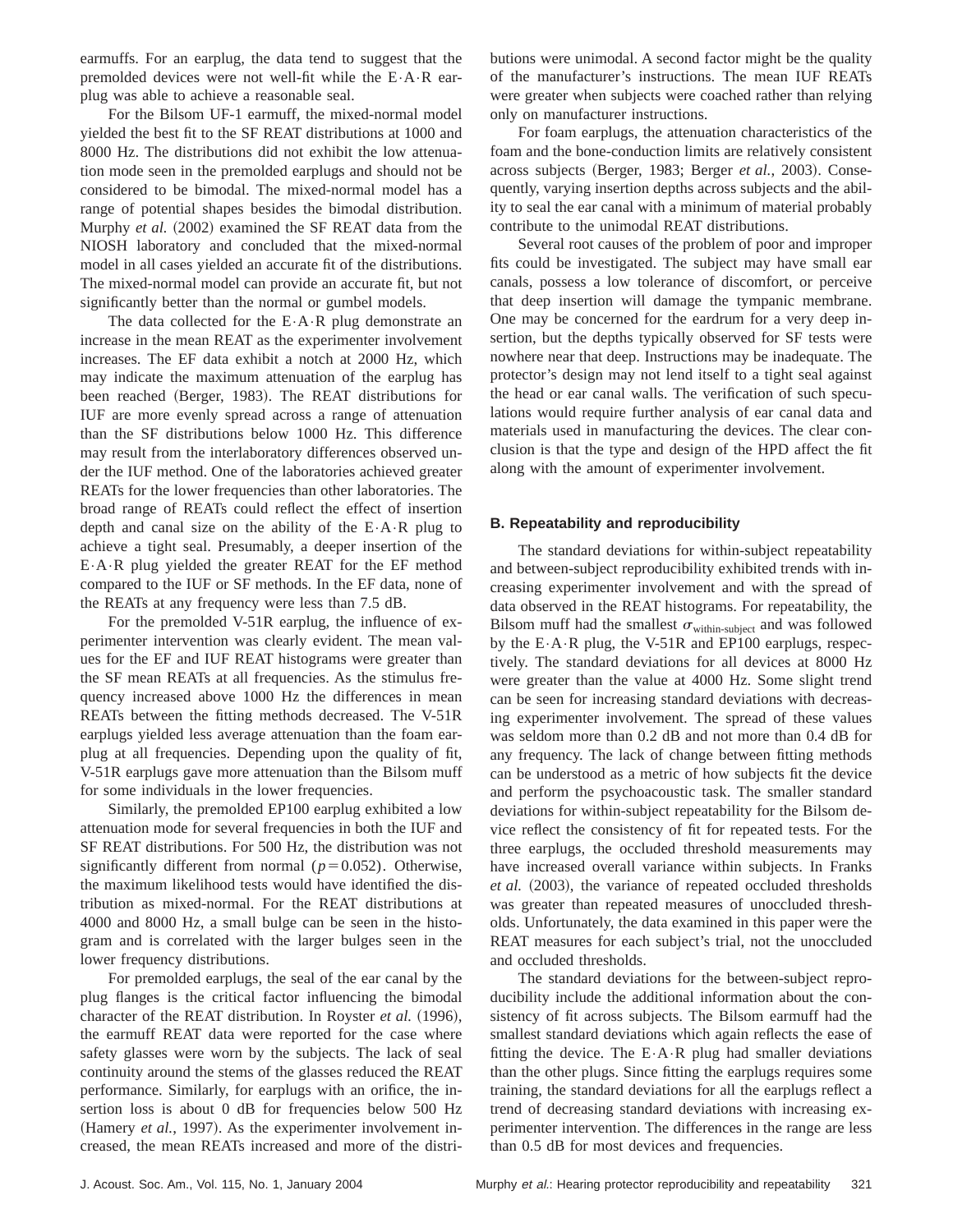The standard deviations for between-laboratory reproducibility yielded results contrary to the within-subject repeatability and between-subject reproducibility. As stated before, the increase in the  $E \cdot A \cdot R$  plug IUF between-laboratory standard deviations for frequencies below 1000 Hz has been attributed to greater attenuation achieved by one laboratory. These effects are evident in the increased range of the REATs presented by Royster *et al.* (1996) and are reflected in the values for  $\sigma_{\text{between-subject}}$  for the IUF condition in Fig. 5.

One problem with the large between-laboratory standard deviations is the inability to make comparisons of the REATs. Some of the devices and methods failed to produce any between-laboratory standard deviations,  $\sigma$ <sub>between-laboratory</sub>, less than 2 dB. Using three standard deviations as a criterion, differences in REAT for premolded earplugs measured with the SF method only begin to be meaningful when they are greater than 6 dB. The two-lab EF data tend to have standard deviations less than 2 dB and sometimes nearer to one. When the between-laboratory variations are as small as 2 dB, it is appropriate to make comparisons of REATs measured in the different laboratories.

The increased variance at 8000 Hz needs to be addressed since it influences the number of test subjects for the two premolded earplugs and the earmuff. The effect of the acoustic leak at low frequencies correlates with poor attenuation at 8000 Hz. In Hamery *et al.* (1997), the insertion losses of a variety of earplugs were measured for many configurations of the size and position of a nonlinear orifice. Several plots exhibited a maximum insertion loss below 8000 Hz and a local minimum at the 8000-Hz frequency. If the poorly fit protector behaves similarly to the earplug with an orifice, then the correlation of poor attenuation at 8000 Hz might be explained by a resonance of the occluded volume. The protectors tend to have more attenuation at 8000 Hz. These two factors work against having small variances. The protector that can reduce the potential for leakage (earmuffs and foam plugs) will likely have smaller variance and consequently require fewer subjects to achieve a given minimum detectable difference.

#### **C. Power calculations**

Lastly, the power calculations need to be examined. The power calculations demonstrate that consistent HPD performance across subjects require fewer subjects to achieve a desired level of resolution (see Fig. 8). For the Bilsom muff, the number of subjects necessary to achieve a 6-dB resolution with the SF method is less than 4. The  $E \cdot A \cdot R$  plug requires fewer than 10 subjects. The other two devices, EP100 and V-51R, respectively, require 31 and 22 subjects to achieve the 6-dB resolution. The worst-case frequency is the appropriate choice upon which to estimate the number of subjects. If the confidence level and power were made more stringent (e.g.,  $1-\alpha=0.9$  and  $\beta=0.85$ ), the minimum detectable difference will increase. While the minimum detectable difference is dependent upon the number of subjects tested, it is also a function of  $\sigma_{\text{trial}}$  and  $\sigma_{\text{subject}}$  for the device. With power calculation outcomes, it is possible to determine whether a rating for a protector has any relevance when a set number of subjects is used.

The current noise reduction rating provides no estimate other than the standard deviations listed on the secondary label of the error that might be associated with the rating. The definition of the power calculation and development of a method to assess the error associated with the REAT measurement and subsequent NRR rating would achieve parity among ratings. The earmuff data have smaller standard deviations across subjects and laboratories than the earplugs. This difference implies that a worker can expect to achieve attenuations near to what is measured in the laboratory when wearing earmuffs. An error estimate for the NRR of the UF-1 earmuff should be smaller than the error estimate of the earplugs. Such estimates are not currently a part of the EPA rating regulation or the ANSI  $S12.6-1997$  (ANSI, 1997) standard.

## **D. Subject-fit method and the ANSI S12.6-1997 (ANSI, 1997 standard**

This research as described in the Introduction and in Royster *et al.* (1996) was designed by the S12 Working Group 11 to develop a laboratory testing standard that was predictive of real-world protection received by motivated workers. Two protector fitting protocols were investigated. The data derived from the subject-fit method compared to the informed-user-fit method did not yield the expected results. The standard deviations for between-subject reproducibility and between-laboratory reproducibility were expected to increase with decreased experimenter involvement. Instead, the standard deviations for between-laboratory reproducibility fluctuated considerably for the IUF method. Therefore, the more consistent and realistic method with respect to realworld data (Berger *et al.*, 1998) proved to be the subject-fit method.

The authors of the ANSI  $S3.19-1974$  (ANSI, 1974) standard selected a sample size of ten subjects and three test repetitions for each subject. Each repetition consisted of a pairing of occluded and unoccluded thresholds. As demonstrated from the present power calculations for determining the estimated subject sample size for a 6-dB resolution, the working group's selection of ten subjects and two trials was valid for the Bilsom UF-1 earmuff where as few as four subjects with two trials would have been sufficient. As well, ten subjects with two trials would be sufficient for the  $E \cdot A \cdot R$ plug for 6-dB resolution. However, testing premolded products requires more subjects and, as the V-51R and EP100 are examples of hearing protectors that are fitted ineffectively, the working group selected 20 subjects with two trials. As Eq.  $(8)$  and Fig. 7 show, increasing the panel size increases the statistical power and decreases the minimum detectable difference. As ANSI S12.6-1997 (ANSI, 1997) provides for adequate sample sizes for at least 6-dB resolution for almost any type of hearing protector, it is also possible to calculate the precision of REATs for any set of 10 subjects for earmuffs or 20 subjects for earplugs.

The ANSI S3.19-1974 (ANSI, 1974) statistical treatment of the three repetitions of REAT measurements from ten subjects as 30 statistically independent, uncorrelated data points is incorrect. The correct approach is to average the three repetitions from each subject and then use the individual